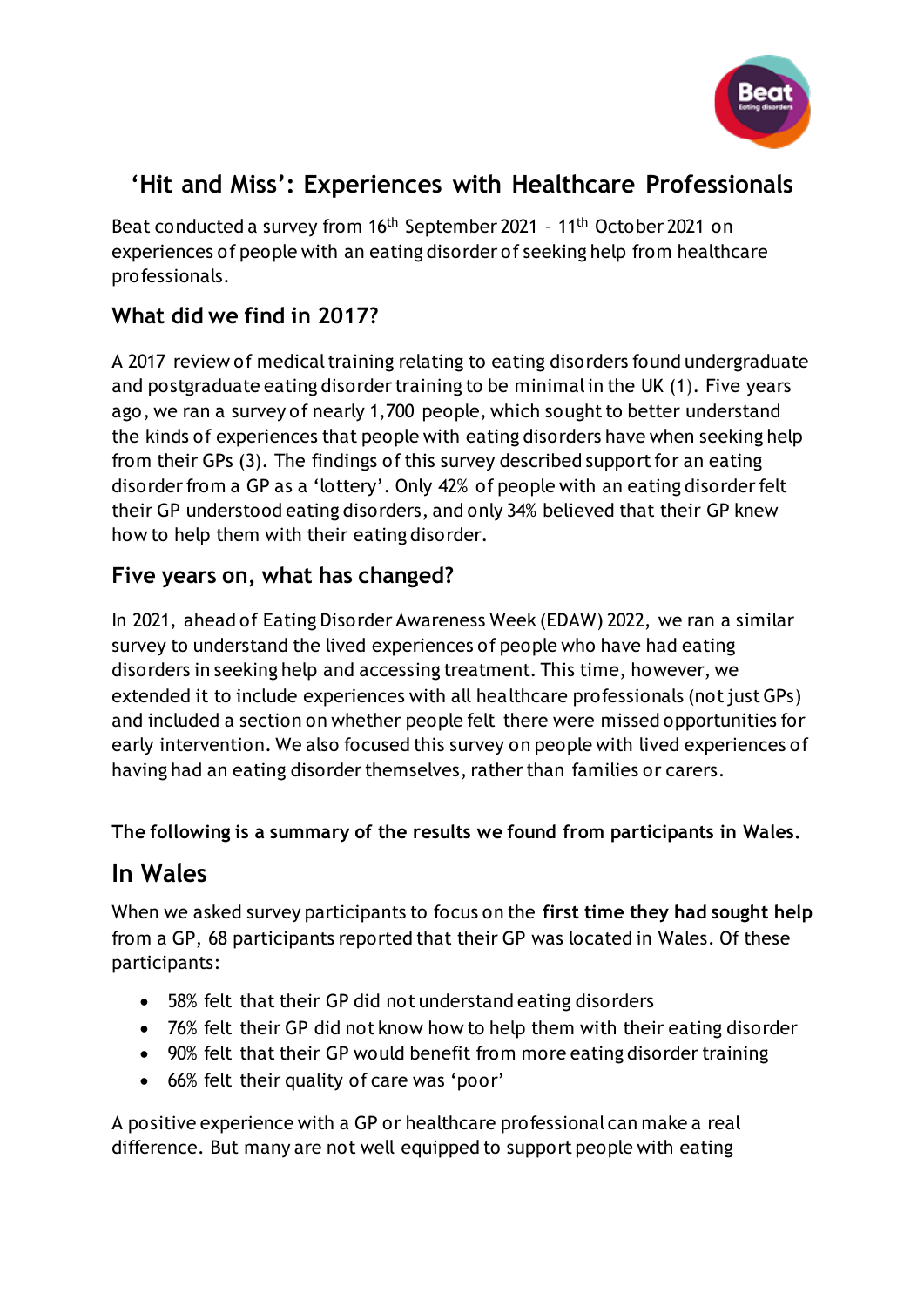

disorders. The survey results showed a broad range of patient experiences, ranging from very positive to very negative:

- *'I wonder if that first GP had listened, rather than rush me out his surgery because he was running behind, things might have been different.'*
- *'My GP was fundamental in getting me to accept specialist help and likely saved my life. She went above and beyond to make sure I got the help I needed and wouldn't settle for me initially being fobbed off by the specialist eating disorder service.'*
- *'Professionals often left it unnoticed and when [my] parents spoke [to] the GP, he was in denial and said it was a phase.'*
- *'When I first went to gp non[e] of them understood just passed from person to person! The gp I have now is amazing so helpful and understanding'*
- *'My GP said he didn't know about BINGE EATING DISORDER, I provided him with the GP pack from BEAT.'*
- *'They said that I'd grow out of it and they kept repeating that as I got older.'*
- *'I felt completely dismissed, I was told that I was jus[t] "small" and that I should try to snack more.'*

*'*Help seeking can be incredibly difficult for someone with an eating disorder. One person who had sought help from a GP in Wales told us that they didn't seek help sooner because *'I didn't feel sick enough to receive help'.* Others told us they would have sought help sooner if GPs had '*more knowledge and understanding of eating disorders*' or if *'doctors [would] stop being fatphobic.'* 

Our GPs want to provide the best quality care for people with eating disorders. Yet the average GP receives less than two hours of training on eating disorders in their entire medical degree (1). A fifth of UK medical schools don't provide any training on eating disorders at all (1). Lack of eating disorder training has delayed access to treatment for years, and leads to devastating, and even fatal, consequences (4,5).

We are calling for UK medical schools to offer proper training on eating disorders. Eating disorder training should build awareness and kno wledge of eating disorders (e.g. knowledge of how to spot the signs of an eating disorder, common comorbidities and the importance of early intervention) and practical skills (e.g. risk assessment, examination and communications skills) to support people with